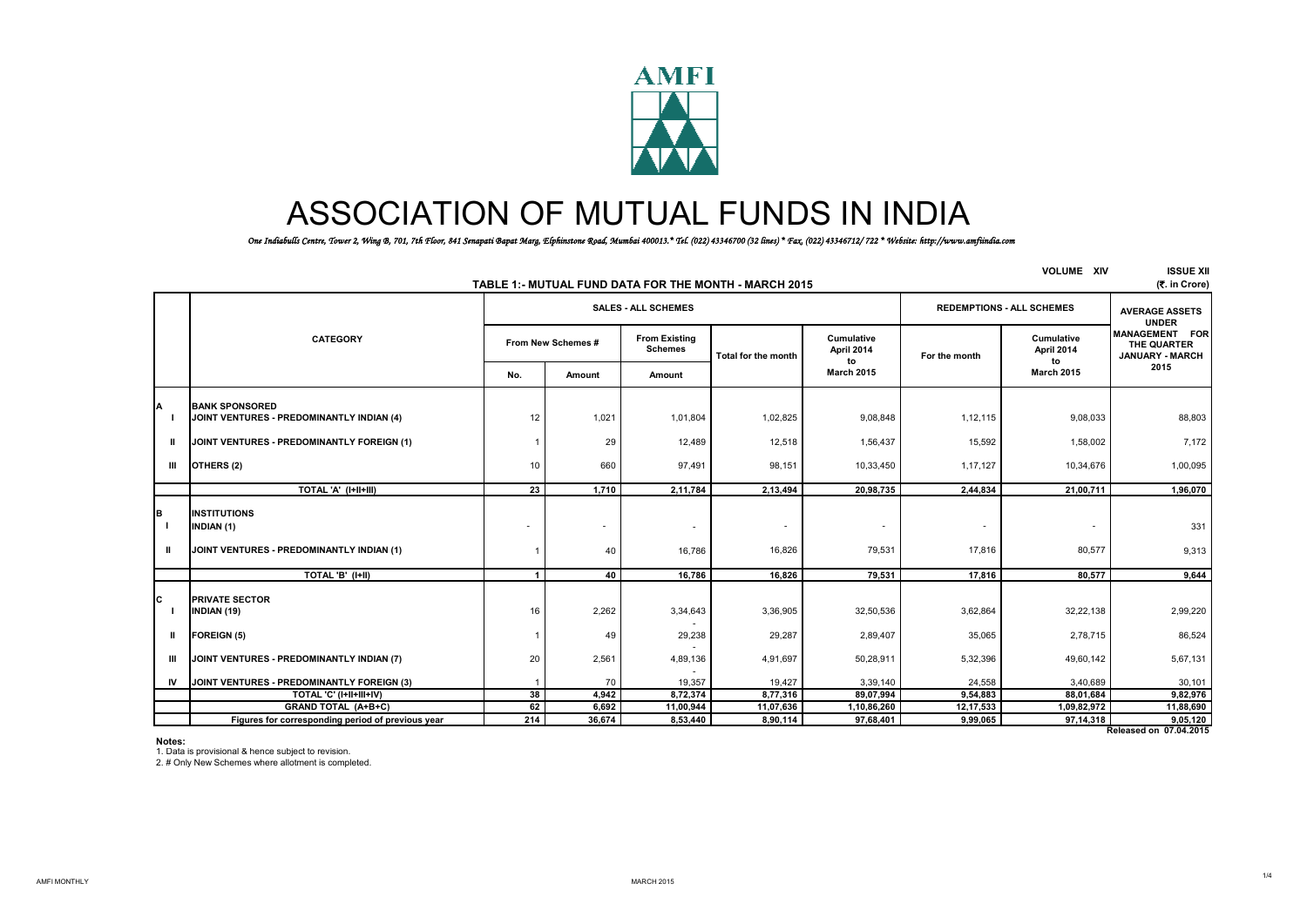| TABLE 2:-  SALES DURING THE MONTH OF MARCH 2015 - TYPE AND CATEGORY WISE |  |
|--------------------------------------------------------------------------|--|
| 2.1 *NEW SCHEMES LAUNCHED (ALLOTMENT COMPLETED)                          |  |

| .<br><b>INLIN SOFILIMES EAGNOTIED</b> (ALLOTIMENT COMPLETED) |                      |        |                      |                  |                      |                          |                      |        |
|--------------------------------------------------------------|----------------------|--------|----------------------|------------------|----------------------|--------------------------|----------------------|--------|
|                                                              | Open End             |        |                      | <b>Close End</b> |                      | <b>Interval Fund</b>     | <b>TOTAL</b>         |        |
|                                                              | <b>No.of Schemes</b> | Amount | <b>No.of Schemes</b> | Amount           | <b>No.of Schemes</b> | Amount                   | <b>No.of Schemes</b> | Amount |
| <b>INCOME</b>                                                |                      | 351    |                      | 4,778            |                      | 20                       | 45                   | 5,149  |
| <b>IINFRASTRUCTURE DEBT FUND</b>                             |                      |        |                      |                  |                      |                          |                      |        |
| <b>EQUITY</b>                                                |                      | 223    |                      | 1,224            |                      |                          | 12                   | 1,447  |
| <b>BALANCED</b>                                              |                      |        |                      |                  |                      |                          |                      |        |
| <b>LIQUID/MONEY MARKET</b>                                   |                      |        |                      |                  |                      |                          |                      |        |
| <b>GILT</b>                                                  |                      |        |                      |                  |                      |                          |                      |        |
| <b>ELSS - EQUITY</b>                                         |                      |        |                      | 62               |                      |                          |                      | 62     |
| <b>GOLD ETF</b>                                              |                      |        |                      |                  |                      |                          |                      |        |
| <b>OTHER ETFS</b>                                            |                      | 34     |                      |                  |                      |                          |                      | 34     |
| <b>FUND OF FUNDS INVESTING</b>                               |                      |        |                      |                  |                      | $\overline{\phantom{a}}$ |                      |        |
| <b>OVERSEAS</b>                                              |                      |        |                      |                  |                      |                          |                      |        |
| <b>TOTAL</b>                                                 |                      | 608    | 52                   | 6,064            |                      | 20                       | 62                   | 6,692  |

#### **\*NEW SCHEMES LAUNCHED :**

| <b>OPEN END INCOME :</b>        | DSP BlackRock Ultra Short Term Fund; Sundaram Banking and PSU Debt Fund and UTI Medium Term Fund                                                                                                                                                                                                                                                                                                                                                                                                                                                                                                                                                                                                                                                                                                                                                                                                                                                                                                                                                                                                                                                                                                                                                                                                                                                                                                                                                                                                                                               |
|---------------------------------|------------------------------------------------------------------------------------------------------------------------------------------------------------------------------------------------------------------------------------------------------------------------------------------------------------------------------------------------------------------------------------------------------------------------------------------------------------------------------------------------------------------------------------------------------------------------------------------------------------------------------------------------------------------------------------------------------------------------------------------------------------------------------------------------------------------------------------------------------------------------------------------------------------------------------------------------------------------------------------------------------------------------------------------------------------------------------------------------------------------------------------------------------------------------------------------------------------------------------------------------------------------------------------------------------------------------------------------------------------------------------------------------------------------------------------------------------------------------------------------------------------------------------------------------|
| <b>OPEN END EQUITY:</b>         | LIC Nomura Banking and Financial Services Fund; Pramerica Diversified Equity Fund and SBI Dynamic Asset Allocation Fund                                                                                                                                                                                                                                                                                                                                                                                                                                                                                                                                                                                                                                                                                                                                                                                                                                                                                                                                                                                                                                                                                                                                                                                                                                                                                                                                                                                                                        |
| <b>OPEN END OTHER ETFS:</b>     | SBI ETF Banking, SBI ETF BSE 100 and SBI ETF Nifty Junior                                                                                                                                                                                                                                                                                                                                                                                                                                                                                                                                                                                                                                                                                                                                                                                                                                                                                                                                                                                                                                                                                                                                                                                                                                                                                                                                                                                                                                                                                      |
| <b>CLOSE END INCOME:</b>        | Axis Fixed Term Plan - Series 74 (1105 Days); Baroda Pioneer Hybrid Fund Series 1; Birla Sun Life Fixed Term Plan - Series MK (1105 Days); BSL Capital Protection Oriented Fund Series 26<br>(1101 Days); Canara Robeco Capital Protection Oriented Fund - Series 4 and Series 5; DSP BlackRock Dual Advantage Fund - Series 36 - 36M; DWS Hybrid Fixed Term Fund Series 35 and<br>Series 37, DWS Fixed Maturity Plan Series 85, Series 86 and Series 87; HDFC FMP 1128D March 2015(1) - Series 33 and 1135D March 2015(1) - Series 33; HSBC Capital Protection Oriented<br>Fund - Series II - Plan I; ICICI Prudential Capital Protection Oriented Fund Series VII 1284 Days Plan H and Series VIII 1300 Days Plan A; ICICI Prudential Fixed Maturity Plan - Series 76 - 1132<br>Days Plan P, 1100 Days Plan T, 1120 Days Plan U and 1108 Days Plan V; Kotak FMP Series 172; Reliance Dual Advantage FTF VII - Plan D; Reliance Fixed Horizon Fund XXVIII - Series 10 and<br>Series 14; Religare Invesco Fixed Maturity Plan - Series 25 - Plan C, Plan D and Plan F; SBI Debt Fund - 1105 Days -Series - B 8 and Series B 9; Tata Dual Advantage Fund - Series 3 Scheme A;<br>Union KBC Capital Protection Oriented Fund - Series 6; UTI Capital Protection Oriented Scheme - Series V - II (1135 Days), UTI Dual Advantage Fixed Term Fund - Series I - III (1111 Days) and<br>IV (1099 Days); UTI Fixed Term Income Fund Series XXI - IV (1103 Days), VII (1143 Days), VIII (1136 Days), X (1112 Days), XI (1112 Days) and XII (1106 Days) |
| <b>ICLOSE END EQUITY :</b>      | BSL Focused Equity Fund - Series 5 ; Canara Robeco India Opportunities - Series 2; DWS Large Cap Fund Series 1; ICICI Prudential India Recovery Fund Series 1, ICICI Prudential Value Fund<br>Series 6; Reliance Capital Builder Fund II - Series C; Sundaram Select Small Cap Series III, Sundaram Top 100 Series V and Union KBC Trigger Fund - Series 2                                                                                                                                                                                                                                                                                                                                                                                                                                                                                                                                                                                                                                                                                                                                                                                                                                                                                                                                                                                                                                                                                                                                                                                     |
| <b>ICLOSE END ELSS EQUITY :</b> | SBI Long Term Advantage Fund - Series II and Sundaram Long Term Tax Advantage Fund                                                                                                                                                                                                                                                                                                                                                                                                                                                                                                                                                                                                                                                                                                                                                                                                                                                                                                                                                                                                                                                                                                                                                                                                                                                                                                                                                                                                                                                             |
| <b>INTERVAL INCOME FUND:</b>    | Religare Invesco Annual Interval Fund - Series I - Plan B                                                                                                                                                                                                                                                                                                                                                                                                                                                                                                                                                                                                                                                                                                                                                                                                                                                                                                                                                                                                                                                                                                                                                                                                                                                                                                                                                                                                                                                                                      |

| <b>2.2 EXISTING SCHEMES</b>     |                      |           |                          |                          |                                |                          |                      |           |  |  |
|---------------------------------|----------------------|-----------|--------------------------|--------------------------|--------------------------------|--------------------------|----------------------|-----------|--|--|
|                                 |                      | Open End  |                          | <b>Close End</b>         |                                | <b>Interval Fund</b>     | <b>TOTAL</b>         |           |  |  |
|                                 | <b>No.of Schemes</b> | Amount    | <b>No.of Schemes</b>     | Amount                   | <b>No.of Schemes</b><br>Amount |                          | <b>No.of Schemes</b> | Amount    |  |  |
| <b>INCOME</b>                   | 264                  | 54,076    | 865                      | $\overline{\phantom{a}}$ |                                | 92                       | 1200                 | 54,168    |  |  |
| <b>INFRASTRUCTURE DEBT FUND</b> | $\sim$               |           |                          |                          | -                              |                          |                      |           |  |  |
| <b>EQUITY</b>                   | 300                  | 13,873    | 67                       |                          | -                              |                          | 367                  | 13,873    |  |  |
| <b>BALANCED</b>                 | 25                   | 3,163     |                          |                          | -                              | <b>.</b>                 | 25                   | 3,163     |  |  |
| <b>LIQUID/MONEY MARKET</b>      | 52                   | 10,24,173 |                          |                          | -                              | <b>.</b>                 | 52                   | 10,24,173 |  |  |
| <b>GILT</b>                     | 45                   | 2,385     |                          |                          | -                              |                          | 45                   | 2,385     |  |  |
| <b>ELSS - EQUITY</b>            | 39                   | 1,904     | 14                       |                          | ۰                              |                          | 53                   | 1,904     |  |  |
| <b>GOLD ETF</b>                 | 14                   |           |                          |                          | -                              |                          | 14                   |           |  |  |
| <b>OTHER ETFS</b>               | 31                   | 1,257     |                          |                          | -                              |                          | 31                   | 1,257     |  |  |
| <b>FUND OF FUNDS INVESTING</b>  | 31                   | 19        | $\overline{\phantom{a}}$ |                          | $\overline{\phantom{a}}$       | $\overline{\phantom{a}}$ | 31                   | 19        |  |  |
| <b>OVERSEAS</b>                 |                      |           |                          |                          |                                |                          |                      |           |  |  |
| <b>TOTAL</b>                    | 801                  | 11,00,852 | 950                      |                          | 71                             | 92                       | 1822                 | 11,00,944 |  |  |

|--|

|                                 | Open End             |           |                      | <b>Close End</b> |                          | <b>Interval Fund</b> | <b>TOTAL</b>         |           |
|---------------------------------|----------------------|-----------|----------------------|------------------|--------------------------|----------------------|----------------------|-----------|
|                                 | <b>No.of Schemes</b> | Amount    | <b>No.of Schemes</b> | Amount           | <b>No.of Schemes</b>     | Amount               | <b>No.of Schemes</b> | Amount    |
| <b>INCOME</b>                   | 267                  | 54,427    | 906                  | 4,778            | 72                       | 112                  | 1,245                | 59,317    |
| <b>INFRASTRUCTURE DEBT FUND</b> |                      |           |                      |                  | $\overline{\phantom{a}}$ |                      |                      |           |
| <b>IEQUITY</b>                  | 303                  | 14,096    | 76                   | 1.224            | $\overline{\phantom{0}}$ |                      | 379                  | 15,320    |
| <b>BALANCED</b>                 | 25                   | 3,163     |                      |                  | $\overline{\phantom{0}}$ |                      | 25                   | 3,163     |
| <b>LIQUID/MONEY MARKET</b>      | 52                   | 10,24,173 |                      |                  | $\overline{\phantom{0}}$ |                      | 52                   | 10,24,173 |
| <b>GILT</b>                     | 45                   | 2,385     |                      |                  | $\overline{\phantom{a}}$ |                      | 45                   | 2,385     |
| <b>IELSS - EQUITY</b>           | 39                   | 1,904     | 16 <sub>1</sub>      | 62               | $\overline{\phantom{0}}$ |                      | 55                   | 1,966     |
| <b>IGOLD ETF</b>                | 14                   |           |                      |                  | $\overline{\phantom{0}}$ |                      | 14                   |           |
| <b>IOTHER ETFS</b>              | 34                   | 1,291     |                      |                  | $\overline{\phantom{0}}$ |                      | 34                   | 1,291     |
| <b>FUND OF FUNDS INVESTING</b>  |                      |           |                      |                  | $\overline{\phantom{0}}$ |                      | 31                   | 19        |
| <b>OVERSEAS</b>                 | 31                   | 19        |                      |                  |                          |                      |                      |           |
| <b>TOTAL</b>                    | 810                  | 11,01,460 | 1,002                | 6,064            | 72                       | 112.                 | 1884                 | 11,07,636 |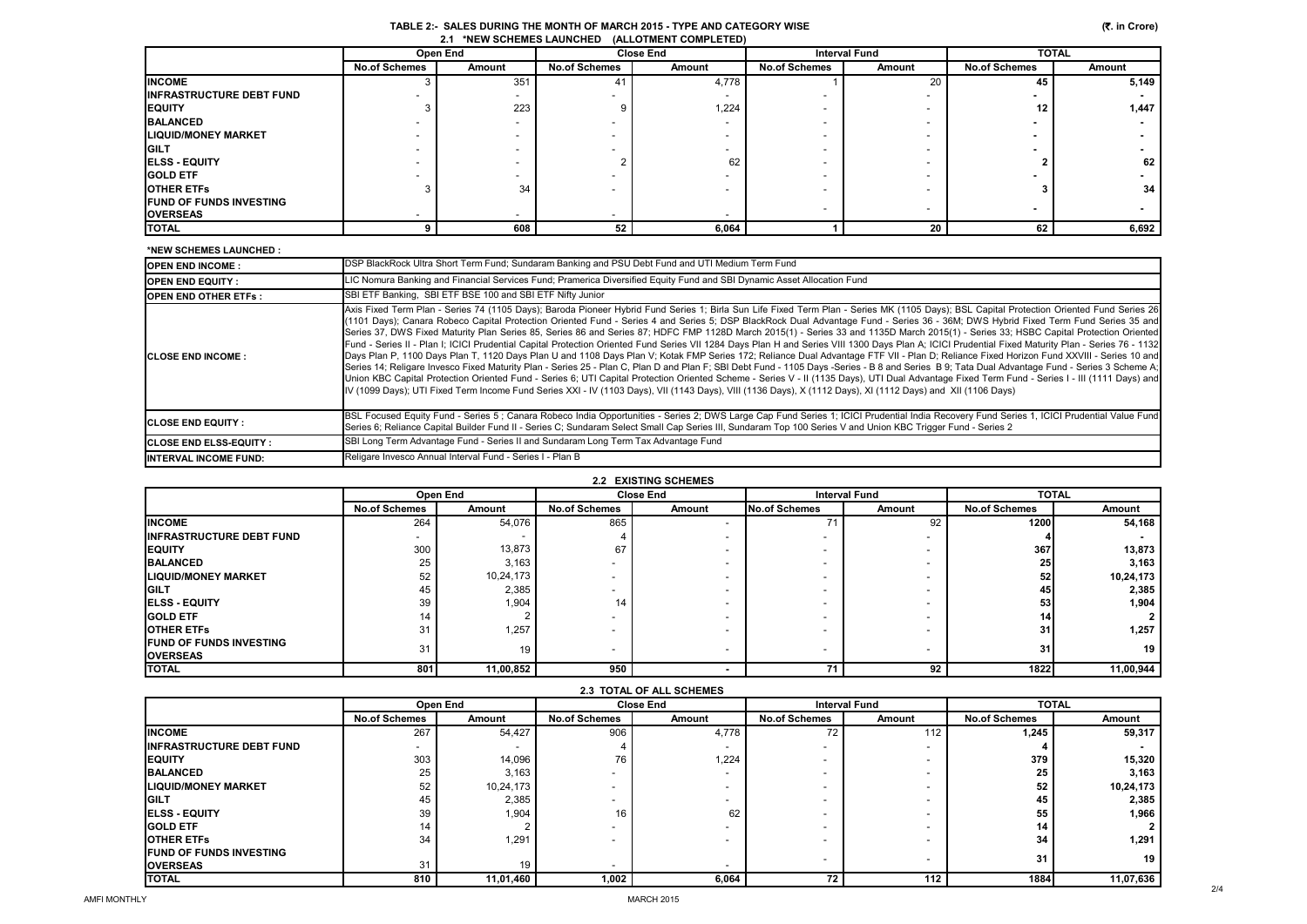#### **REDEMPTIONS / REPURCHASES DURING THE MONTH OF MARCH 2015 CATEGORY & TYPE WISE**

 **(**`**. in Crore)**

|                                 | <b>Open End</b> | <b>Close End</b> | <b>Interval Fund</b>     | <b>TOTAL</b> | Net Inflow / (Outflow)<br>For the Month | Net Inflow /<br>(Outflow)<br><b>For the Year</b><br><b>Current Year</b> | Net Inflow / (Outflow)<br>For the Year<br><b>Previous Year</b> |
|---------------------------------|-----------------|------------------|--------------------------|--------------|-----------------------------------------|-------------------------------------------------------------------------|----------------------------------------------------------------|
| <b>INCOME</b>                   | 54,950          | 12,691           | 603                      | 68,244       | (8,927)                                 | 4,875                                                                   | 40,547                                                         |
| <b>INFRASTRUCTURE DEBT FUND</b> |                 |                  |                          |              |                                         | 188                                                                     | 863                                                            |
| <b>EQUITY</b>                   | 8,288           |                  |                          | 8,288        | 7,032                                   | 68,121                                                                  | (7,627)                                                        |
| <b>BALANCED</b>                 | 1,672           |                  |                          | 1,672        | 1,491                                   | 9,826                                                                   | (1,986)                                                        |
| <b>LIQUID/MONEY MARKET</b>      | 11,36,983       |                  |                          | 11,36,983    | (1, 12, 810)                            | 9,782                                                                   | 24,098                                                         |
| <b>IGILT</b>                    | 946             |                  |                          | 946          | 1,439                                   | 7,712                                                                   | (1,868)                                                        |
| <b>IELSS - EQUITY</b>           | 489             | 28               |                          | 517          | 1,449                                   | 2,908                                                                   | (1,642)                                                        |
| <b>GOLD ETFS</b>                | 113             |                  |                          | 113          | (111)                                   | (1, 475)                                                                | (2, 293)                                                       |
| <b>OTHER ETFS</b>               | 668             |                  |                          | 668          | 623                                     | 2,251                                                                   | 2,890                                                          |
| <b>FUND OF FUNDS INVESTING</b>  |                 |                  |                          | 102          |                                         |                                                                         |                                                                |
| <b>OVERSEAS</b>                 | 102             |                  | $\overline{\phantom{a}}$ |              | (83)                                    | (900)                                                                   | 1,101                                                          |
| <b>TOTAL</b>                    | 12,04,211       | 12,719           | 603                      | 12,17,533    | (1,09,897)                              | 1,03,288                                                                | 54,083                                                         |

**Table 4:-**

## **ASSETS UNDER MANAGEMENT AS ON MARCH 31, 2015**

|                                |          | <b>CATEGORY &amp; TYPE WISE</b> |                          |              |            |  |  |  |  |  |
|--------------------------------|----------|---------------------------------|--------------------------|--------------|------------|--|--|--|--|--|
|                                | Open End | <b>Close End</b>                | <b>Interval Fund</b>     | <b>TOTAL</b> | % to Total |  |  |  |  |  |
| <b>INCOME</b>                  | 3,64,431 | 1,43,006                        | 8,336                    | 5, 15, 773   | 48         |  |  |  |  |  |
| INFRASTRUCTURE DEBT FUND       |          | 1,178                           | $\overline{\phantom{a}}$ | 1.178        | @          |  |  |  |  |  |
| <b>EQUITY</b>                  | 2,88,517 | 17,152                          |                          | 3,05,669     | 28         |  |  |  |  |  |
| <b>BALANCED</b>                | 26,368   | ۰                               | $\overline{\phantom{a}}$ | 26.368       | 2          |  |  |  |  |  |
| <b>LIQUID/MONEY MARKET</b>     | 1,62,562 | $\overline{\phantom{a}}$        | $\overline{\phantom{a}}$ | 1,62,562     | 15         |  |  |  |  |  |
| <b>GILT</b>                    | 14,614   | ۰                               | $\overline{\phantom{a}}$ | 14,614       |            |  |  |  |  |  |
| <b>I</b> ELSS - EQUITY         | 36,462   | 3.008                           | $\overline{\phantom{a}}$ | 39,470       |            |  |  |  |  |  |
| <b>GOLD ETF</b>                | 6.655    | -                               |                          | 6,655        |            |  |  |  |  |  |
| <b>OTHER ETFS</b>              | 8.060    | -                               |                          | 8,060        |            |  |  |  |  |  |
| <b>FUND OF FUNDS INVESTING</b> |          |                                 |                          | 2.408        |            |  |  |  |  |  |
| <b>OVERSEAS</b>                | 2.408    | $\overline{\phantom{a}}$        | $\overline{\phantom{a}}$ |              | @          |  |  |  |  |  |
| <b>TOTAL</b>                   | 9,10,077 | 1,64,344                        | 8,336                    | 10,82,757    | 100        |  |  |  |  |  |

**@ Less than 1 %.**

| Table 5:-            | DATA ON OF FUNDS (DOMESTIC) - MARCH 2015 | (₹. in Crore) |            |                                                                     |                                                                          |
|----------------------|------------------------------------------|---------------|------------|---------------------------------------------------------------------|--------------------------------------------------------------------------|
|                      | No. of<br><b>Schemes</b>                 | <b>Sales</b>  | Redemption | <b>Assets under</b><br><b>Management</b><br>as on<br>March 31, 2015 | <b>Average Assets under</b><br><b>Management for the</b><br><b>Month</b> |
| <b>Fund of Funds</b> | 38 <sup>l</sup>                          | 154           | 234        | 5,925                                                               | 5,987                                                                    |

### **Notes :**

1. Fund of Funds is a scheme wherein the assets are invested in the existing schemes of mutual funds and hence, the figures indicated herein are included in tables 1 to 4. Data on fund of funds is given for information only.